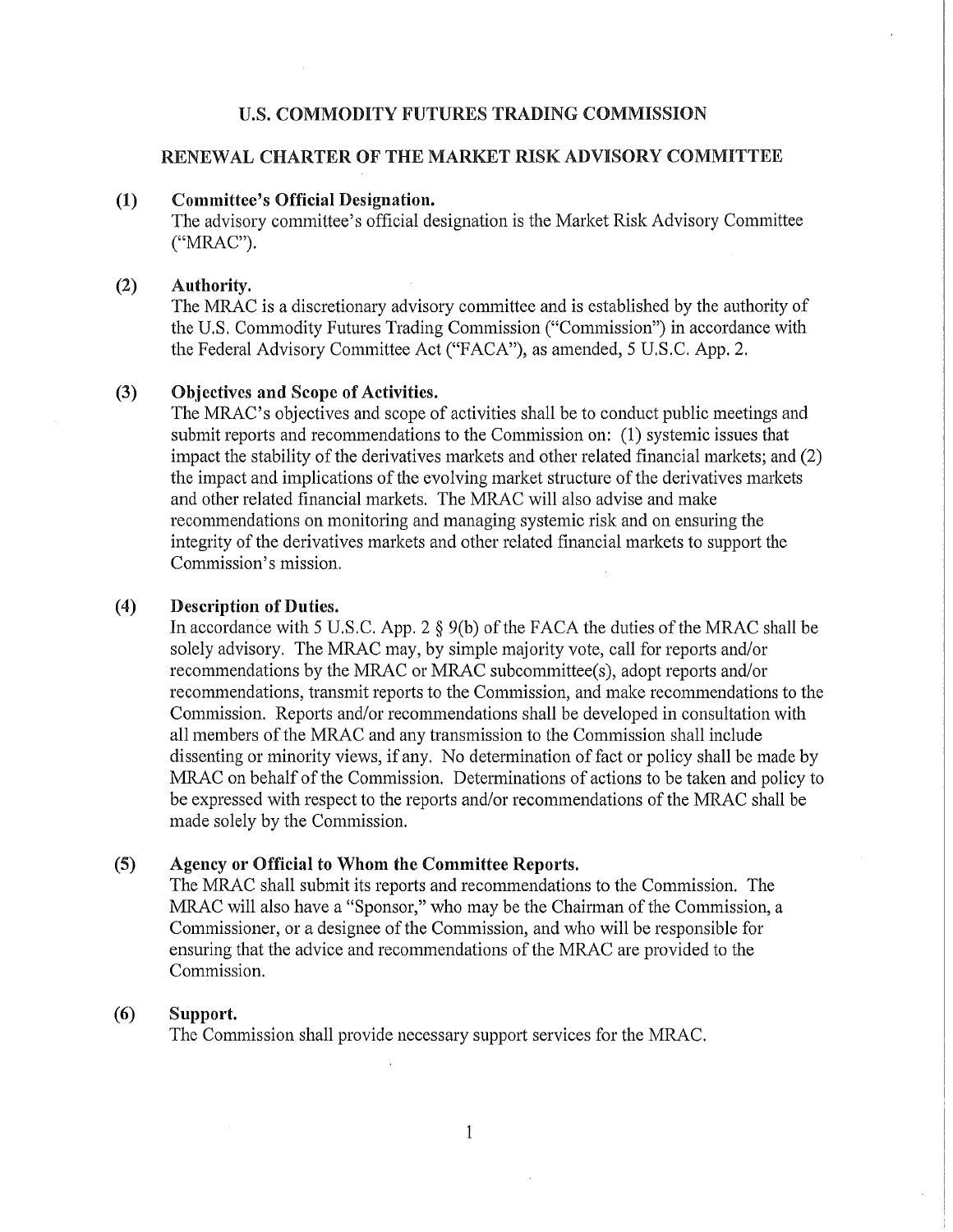#### (7) Estimated Annual Operating Costs and Staff Years.

The estimated annual operating costs for supporting the MRAC are approximately \$130,000. This cost estimate includes costs associated with meeting expenses as well as the cost of .40 of one full-time Commission employee needed to support the MRAC on a continuing basis. MRAC members will not be compensated by the Commission for their services and will not be reimbursed or receive per diem from the Commission for travelrelated expenses to attend MRAC meetings.

### (8) Designated Federal Officer.

The Commission shall appoint a full-time or permanent part-time Commission employee to serve as the Designated Federal Officer ("DFO") of the MRAC and any established MRAC subcommittees. The Commission may appoint one or more full-time or permanent part-time Commission employee to serve as an alternate DFO for any established subcommittees. The DFO or alternate DFO shall prepare and approve all meeting agendas; approve or call all MRAC or subcommittee meetings; attend all MRAC and subcommittee meetings; adjourn any meeting when the DFO or alternate DFO determines adjournment to be in the public interest, chair meetings when directed to do so by the Sponsor, MRAC Chair or MRAC subcommittee Chair; and assist in the preparation and certification of meeting minutes.

## (9) Estimated Number and Frequency of Meetings.

The MRAC shall meet at such intervals as are necessary to carry out its functions. It is estimated that meetings of the MRAC will occur two to four times per year; meetings of the subcommittees of the full MRAC may occur more frequently.

## (10) Duration.

The MRAC will continue until two years from the date of renewal, unless the Commission directs that it terminate on an earlier date.

#### (11) Termination.

The MRAC shall terminate two years from the date of renewal, unless the charter is renewed again in accordance with Section  $14(a)(2)(A)$  of the FACA prior to such time.

### (12) Membership and Designation.

Members shall be appointed and may be removed by vote of the Commission. Members may be appointed or removed at any time. The Sponsor shall designate a member of the MRAC or MRAC subcommittee to serve as the Chair absent the objection of a majority of the Commission. The MRAC shall consist of no more than 37 total voting and nonvoting members.

Each voting member who is not a regular government employee shall serve on the MRAC either as a special government employee ("SGE") or as a representative of an organization or identifiable group of persons with interests affected by the work of the MRAC. SGE members provide advice to the Commission on the basis of their expertise and best, independent judgment in a manner free from conflicts of interest. The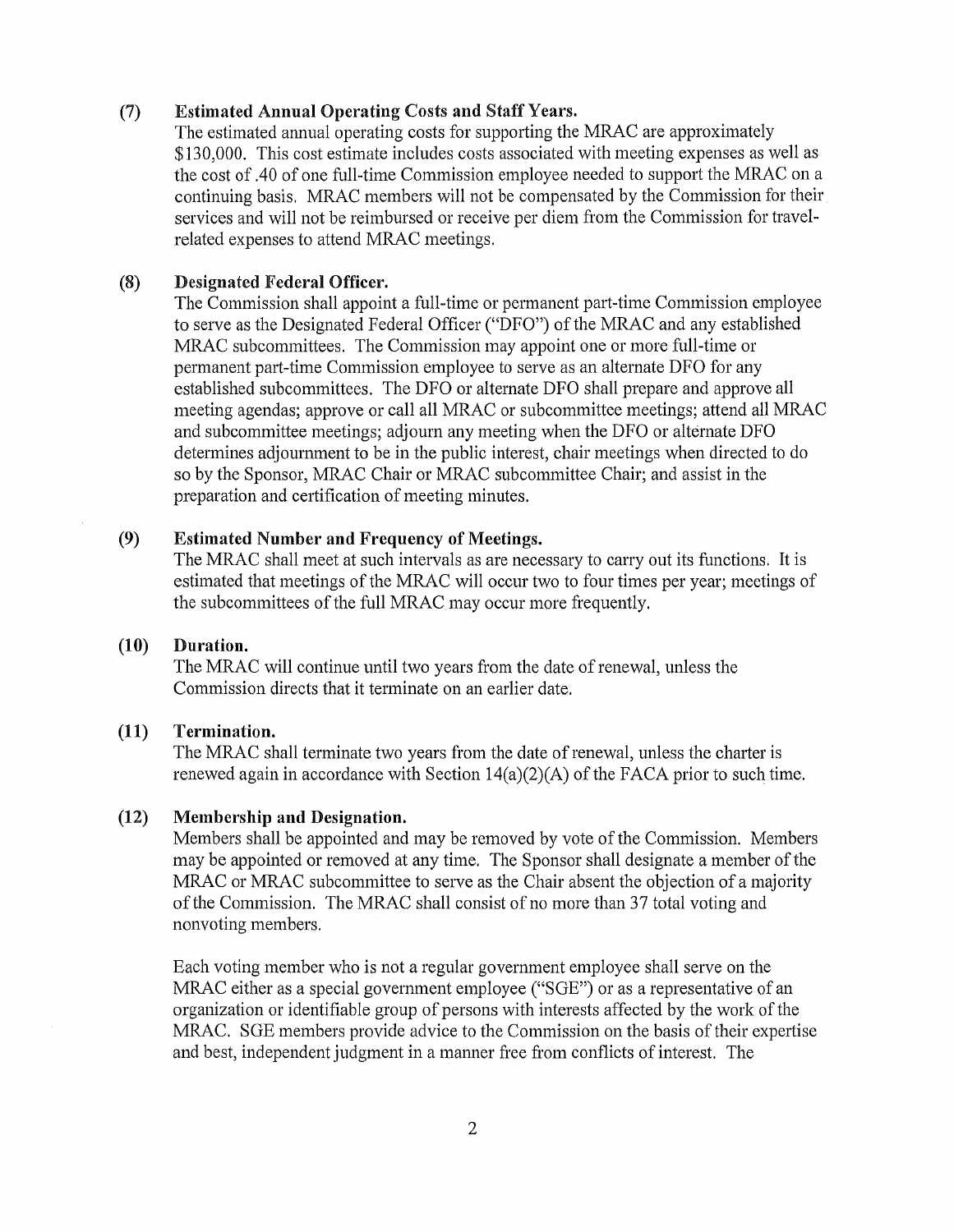Commission shall not appoint any federally registered lobbyist to serve as an SGE on the MRAC.

Voting representative members serve on the MRAC primarily to convey to the Commission and to the MRAC the views and interests of the organizations and/or groups that they represent. Representative members are also designated by the Commission to represent one of the viewpoint categories listed below. Though the precise number of representative members in any category may vary over time, the Commission anticipates that the MRAC will have approximately 18-35 members representing the following viewpoint categories:

- $(i)$  end-users  $(4-6)$ ;
- $(iii)$  exchanges  $(1-2)$ ;
- **(iii)**  swap execution facilities (2-4);
- $(iv)$  swap data repositories  $(1-2)$
- (v) clearinghouses  $(1-3)$ ;
- $(vi)$  intermediaries  $(1-4)$ ;
- (vii) market makers  $(4-6)$ ;
- (viii) service providers  $(1-2)$ ;
- $(ix)$  academia  $(1-2)$ ;
- $(x)$  public interest groups  $(1-2)$ ; and
- $(xi)$  regulators  $(1-2)$ .

In addition to voting representative members, the Commission may also appoint nonvoting representative members from Regional Reserve Banks of the Federal Reserve System to convey to the Commission and to the MRAC the views and interests oftheir respective Regional Reserve Banks.

#### **(13) Subcommittees.**

The Commission may establish and dissolve MRAC subcommittees. Subcommittees may include as members individuals who are members of the full MRAC and/or other individuals. Members of subcommittees shall be appointed in the same manner as members of the MRAC. Any subcommittees shall report to the MRAC and may not provide reports and/or recommendations directly to the Commission or to any Commission officer or employee. MRAC subcommittees may, by simple majority vote, adopt reports and/or recommendations of the MRAC subcommittee, transmit reports to the MRAC, and make recommendations to the MRAC. Reports and/or recommendations shall be developed in consultation with all members of the MRAC subcommittee and any transmission to the MRAC shall include dissenting or minority views, if any. MRAC subcommittees shall have no authority to make decisions on behalf of the MRAC. No determination of fact or policy shall be made by any MRAC subcommittee on behalf of the Commission.